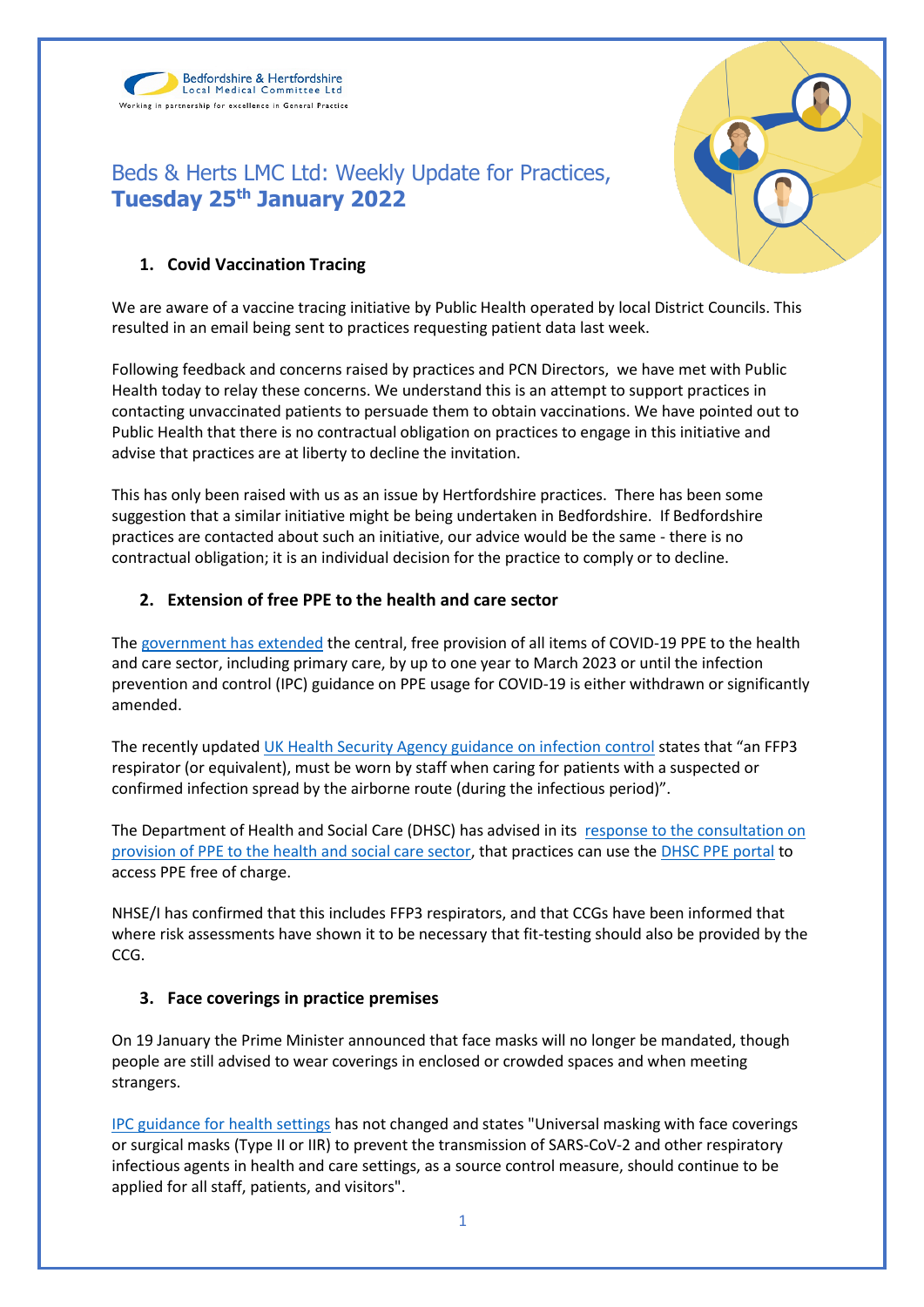Furthermore[, practices should carry out risk assessments](https://i.emlfiles4.com/cmpdoc/3/7/7/5/2/files/868663_ppe-risk-assessment-final.pdf?utm_source=The%20British%20Medical%20Association&utm_medium=email&utm_campaign=12917145_GP%20ENEWSLETTER%2013012022&dm_t=0,0,0,0,0) of their environments and assess what level of respiratory protective equipment should be worn by different groups in various settings.

Health and Safety law makes it a practice responsibility to protect staff and other patients based upon these risk assessments, thus making mask wearing a legal requirement if your risk assessment suggests masks should be worn.

The position of BMA/GPC is that, if challenged by patients not wanting to wear a mask, you can advise them about the [IPC guidance](https://www.gov.uk/government/publications/wuhan-novel-coronavirus-infection-prevention-and-control/covid-19-guidance-for-maintaining-services-within-health-and-care-settings-infection-prevention-and-control-recommendations) and your risk assessments and inform the patient that "the law imposes on me the duty to expect you to wear a mask, and on you the duty to wear one in these premises"

Download the BMA [poster about using face coverings in practices.](https://www.bma.org.uk/media/4545/bma-visiting-your-gp-poster-england-sept-2021.pdf)

Access all the BMA's patient resources for practices on ou[r Support Your Surgery](https://www.bma.org.uk/supportyoursurgery) page

## **4. COVID-19 vaccinations programme**

#### Vaccinating 12–17-year-olds at risk:

NHSE/I has published [operational guidance following JCVI advice on booster vaccination of eligible](https://future.nhs.uk/P_C_N/view?objectId=122175685)  12 - [17-year-olds](https://future.nhs.uk/P_C_N/view?objectId=122175685) and household contacts of immunosuppressed people. Vaccinations sites can now begin to invite eligible 12–17-year-olds for their booster vaccinations.

Extending the post-thaw expiry date of specific batches of Comirnaty® (30 microgram/dose): After discussions with Pfizer Inc. and the Medicines and Healthcare products Regulatory Agency (MHRA), certain post-thaw expiry dates of unpunctured and undamaged Comirnaty (30mcg/dose) vials in batches detailed in this [NHSE/I letter](https://www.england.nhs.uk/coronavirus/publication/extending-the-post-thaw-expiry-date-of-specific-batches-of-comirnaty-30-microgram-dose-for-adults-and-adolescents/) may be extended from 31 days to 45 days.

Updated PGD and National Protocol for Spikevax (Moderna):

An update[d PGD and National Protocol for Spikevax](https://www.gov.uk/government/collections/covid-19-vaccination-programme#protocols-and-patient-group-directions-(pgds)) (formerly COVID-19 Vaccine Moderna) V05.00 have now been published.

## **5. National Standards of Healthcare Cleanliness 2021**

Practices have been asking if the implementation of the [National Standard of Healthcare Cleanliness](https://www.england.nhs.uk/wp-content/uploads/2021/04/B0271-national-standards-of-healthcare-cleanliness-2021.pdf) is mandatory in Primary Care. NHSEI have confirmed that, while contractors must have regard to NHSEI guidance, it is not a mandatory requirement.

CQC acknowledge in their advice o[n Infection prevention and control in General Practice](https://emea01.safelinks.protection.outlook.com/?url=https%3A%2F%2Fwww.cqc.org.uk%2Fguidance-providers%2Fgps%2Fgp-mythbuster-99-infection-prevention-control-general-practice&data=04%7C01%7C%7C6c62471cabdd4323be4a08d9d689ab66%7C84df9e7fe9f640afb435aaaaaaaaaaaa%7C1%7C0%7C637776709046054237%7CUnknown%7CTWFpbGZsb3d8eyJWIjoiMC4wLjAwMDAiLCJQIjoiV2luMzIiLCJBTiI6Ik1haWwiLCJXVCI6Mn0%3D%7C3000&sdata=T2PwzSYXn5yCsBbQ1%2FlUcOveAnhjqN1wjZHvopAJqH8%3D&reserved=0) that it will continue to regulate in line with its own regulations and the existing Code of Practice.

## **6. Medicines Supply Tool**

The Department of Health and Social Care and NHSE/I have now launched an online [Medicines](https://protect-eu.mimecast.com/s/cqeHCN0JJt0kJjvfmdepa?domain=sps.nhs.uk/)  [Supply Tool,](https://protect-eu.mimecast.com/s/cqeHCN0JJt0kJjvfmdepa?domain=sps.nhs.uk/) which provides up to date information about medicine supply issues. To access the Medicines Supply Tool, you will need to register with th[e SPS \(Specialist Pharmacy Service\)](https://protect-eu.mimecast.com/s/gMEbCO8KKHp1lvqHvE0GJ?domain=sps.nhs.uk/)  [website.](https://protect-eu.mimecast.com/s/gMEbCO8KKHp1lvqHvE0GJ?domain=sps.nhs.uk/)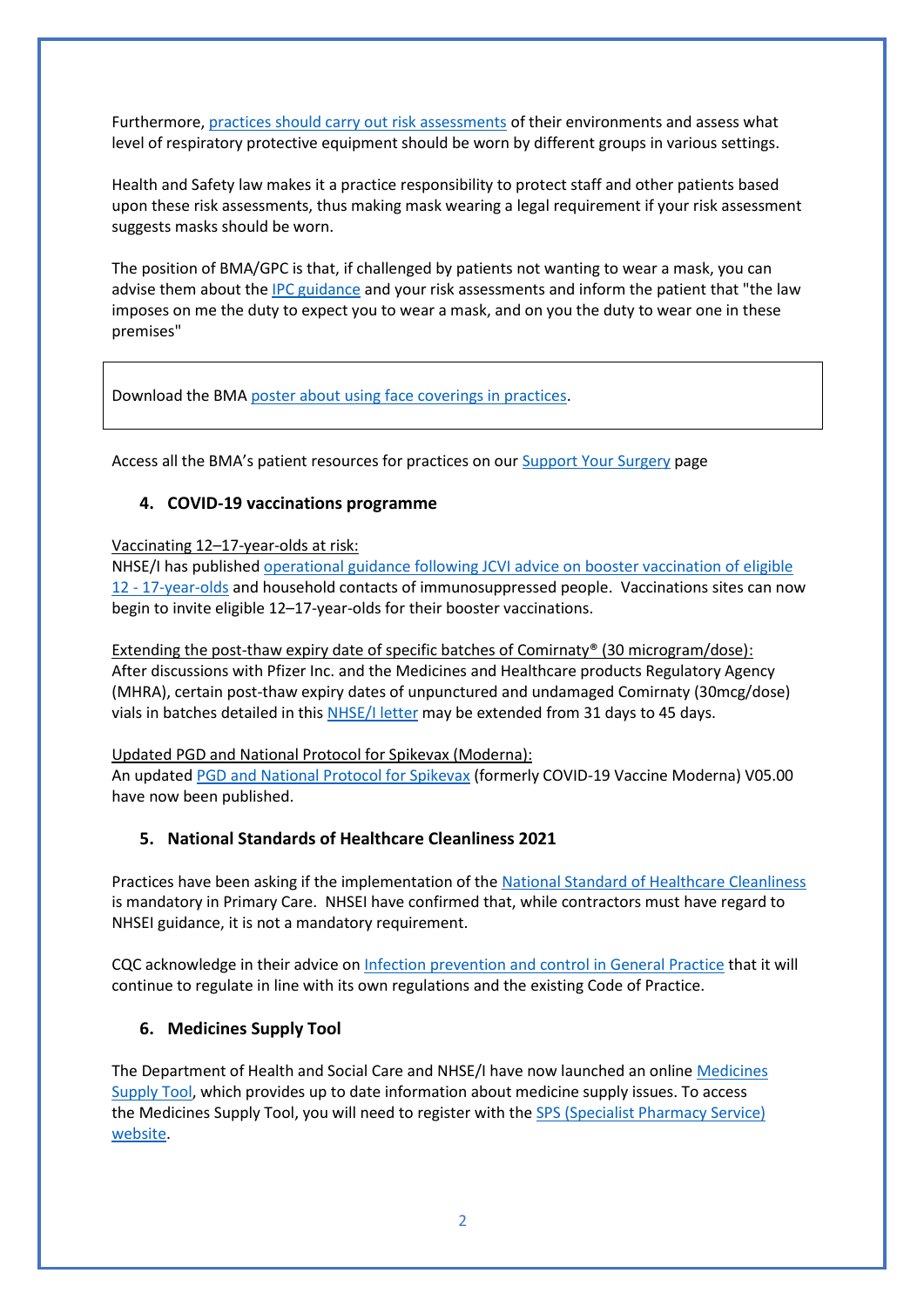# **7. Education Update Webinars**

### **\*FREE\* CQC Update Webinar, Tuesday 1st March, 12.00 - 1.00pm**

This CQC Update is organised by Beds & Herts LMC and delivered by [DKJ Support Services,](https://dkjsupportservices.co.uk/) who specialise in bids and compliance in primary care. The webinar is suitable for GPs and Managers working in general practice in Beds, Herts, West Essex and Milton Keynes.

The CQC process will be explained as it currently stands including the new monthly assessments and what to expect in April 2022.

#### **Agenda:**

- CQC in the past: What worked and how you can bring this to the new world of CQC inspections.
- CQC in the present: Looking at the current themes CQC inspectors are looking at including data, searches and questions that are being asked. A focus on the monthly assessment and how this can invoke an inspection. A look at the change in focus for CQC.
- CQC in the future: What do CQC inspections look like for general practice from April 2022 and what you should be prepared for.
- Q&A

[For more information and how to register your FREE place, view here](https://forms.office.com/Pages/ResponsePage.aspx?id=rjrCtdIatUuj5kogTb6MHYPGDtvwfSpEli2XzUgoH3tUNEdMUjBESFVKRTJJVzVMWThSMlYwUTJaRi4u)

--------------------------------------------------

## **\*FREE\* Mental Health Updates for GPs, Thursday 3rd March, 1.00 – 4.45pm**

This event is organised by Beds & Herts LMC and delivered in collaboration with [Hertfordshire](https://www.hpft.nhs.uk/)  [Partnership Foundation Trust \(HPFT\).](https://www.hpft.nhs.uk/) The webinar is aimed at GPs working in Hertfordshire. GPs from outside Hertfordshire are welcome to attend but please be aware there will be references to Hertfordshire referral pathways and localised services.

**You are welcome to attend 1, 2 and/or 3 sessions within the same webinar.**

#### **Agenda:**

| 12.45 - 1.00pm   | Registration, Welcome, Housekeeping, Opening Comments                          |
|------------------|--------------------------------------------------------------------------------|
| 1.00-2.00pm      | Presentation 1: An Introduction & Overview to Eating Disorders - diagnosis,    |
|                  | complications and management                                                   |
| $2.00 - 2.15$ pm | Comfort Break (delegates are welcome to leave and join)                        |
| $2.15 - 3.15$ pm | Presentation 2: An overview of Borderline Personality Disorders                |
| $3.15 - 3.30$ pm | Comfort Break (delegates are welcome to leave and join)                        |
| $3.30 - 4.30$ pm | Presentation 3: Supporting Women with Perinatal Mental Health Disorders        |
|                  | in Primary Care                                                                |
|                  | Spotting perinatal specific presentations                                      |
|                  | Managing perinatal mental health risk and when to worry,<br>-                  |
|                  | Treatments of perinatal mental illness including prescribing in pregnancy<br>- |
|                  | and lactation.                                                                 |
| $4.30 - 4.45$ pm | <b>Closing Comments</b>                                                        |

[For more information and how to register your FREE place, view here](https://forms.office.com/Pages/ResponsePage.aspx?id=rjrCtdIatUuj5kogTb6MHYPGDtvwfSpEli2XzUgoH3tUNTVLMDJWMlozSThENDVZWVY1T000SVFLWS4u)